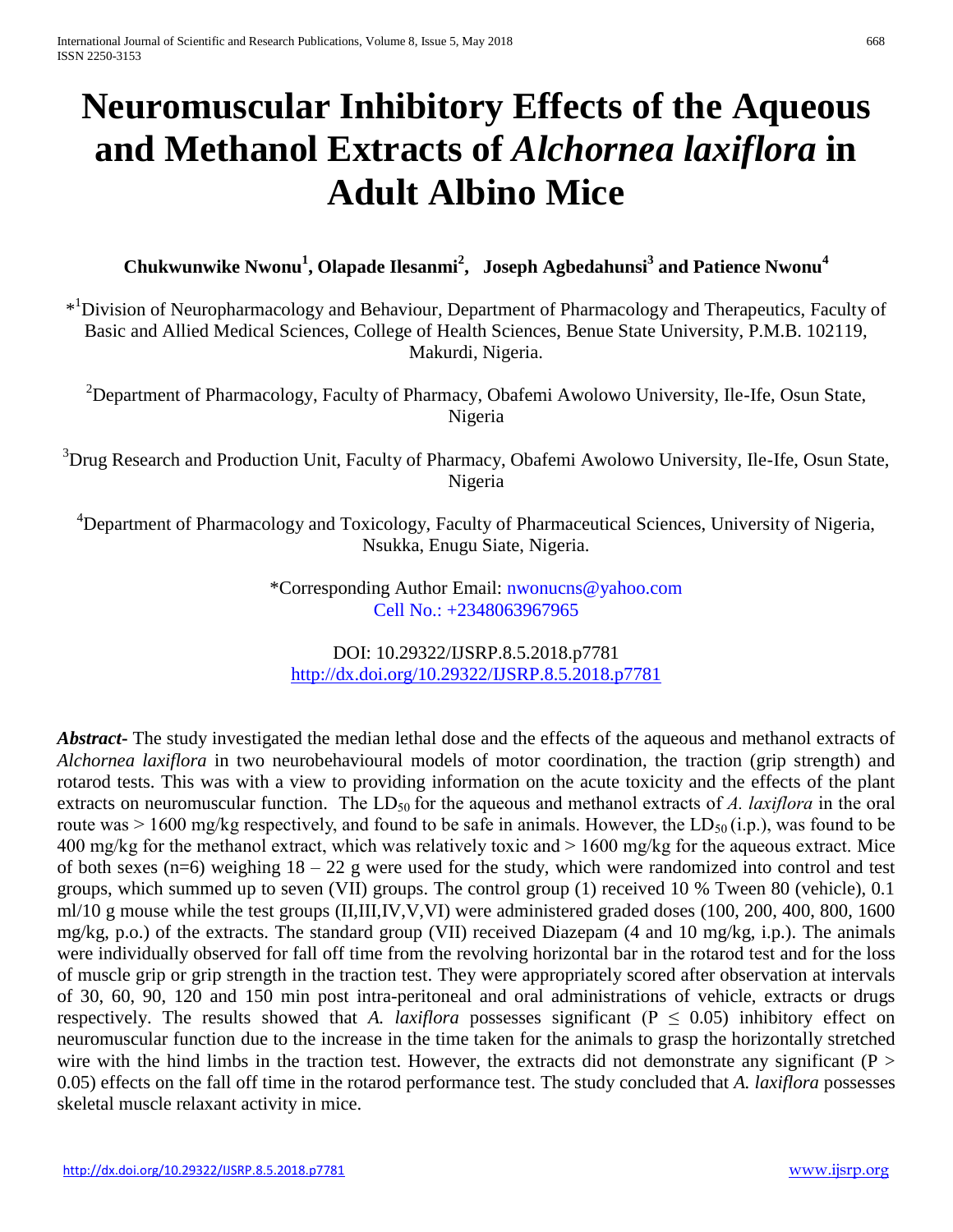*Index Terms*: *Alchornea laxiflora*, rotarod, traction, diazepam, motor coordination and mice

## **I INTRODUCTION**

*Alchornea laxiflora* (Bentham) Pax and Hoffman (Euphorbiaceae) is a deciduous shrub or a forest understorey tree of about 6m high growing in Nigeria. The leaves are thinly textured turning an attractive yellow or red in dry season, while the young leaves appear purple in colour (Hutchinson and Dalziel, 1937). It is found in the riverrine vegetation and mixed deciduous woodland, often on rocky outcrops in the Cameroons, and it is widespread in the Central and Southern tropical Africa. *A. laxiflora* is commonly known as lowveld beadstring, while the local names are Urievwu (Urhobo), Uwenuwen (Edo), Ububo (Igbo), Ijan or Pepe (Yoruba).

The leaves of *A. laxiflora* are employed in ethnomedicine for the management of neurological and cardiovascular disorders *viz.* anxiety, insomnia, hypertension etc. The decoction of the leaves is used in the treatment of inflammatory and infectious diseases, as well as an important component of anti-malarial formulations (Adewole, 1993). The leaves are recorded as amongst those used to preserve the moisture of kolanuts in packing (Muanya, 2009). The stem (especially, the branchlets) is used in Nigeria as chewing sticks for teeth cleaning (Farnsworth *et al*., 1985). The plant enters the Yoruba incantation to make "bad medicine" rebound to sender (Burkill, 1994). A previous report has demonstrated that extract from the leaves of *A. laxiflora* can reverse sickling phenomenon *in vitro*, and thus can be employed in the management of Sickle cell anaemia (Muanya, 2009). The bioactive chemical constituents from *A. laxiflora* include flavonoids, which is the dorminant constituent in the leaves of the plant but present in lesser quantities in the roots and stems, exhibit anti-microbial activity (Ogundipe *et al*., 2001), and this activity has been found to be significant against gram – ve and gram +ve organisms. This justifies the use of the plant as chewing stick in folkloric medicine. Farombi *et al*. (2003) demonstrated the anti-oxidant property of *A. laxiflora* leaf and root extracts, thus validating its use in the preservation of the moisture content of kolanuts during packing. Another study has also, shown that the methanol extract of the leaves of *A. laxiflora* possesses sedative and anxiolytic activities in mice *in vivo* (Nwonu, 2011). This novel development necessitated further scientific enquiry into the neuromuscular inhibitory effects of the plant.

# **II MATERIALS AND METHODS:**

## **Plant Collection**

*Alchornea laxiflora* Bentham leaves were collected in the month of February, 2013 at the medicinal plant garden, Pharmacognosy plot II, Teaching and Research Farm located within the Obafemi Awolowo University campus. The plant was identified and authenticated in the Faculty herbarium by Mr. Ifeoluwa I. Ogunlowo, a taxonomist with the Department of Pharmacognosy. A voucher specimen (Voucher number: Ife – 17592) of the leaves of *A. laxiflora* was deposited at the Department of Botany, Obafemi Awolowo University, Ile-Ife, Nigeria.

## **Plant Extraction**

The leaves of the plant were allowed to air-dry at laboratory room temperature (about  $37^{\circ}$ C), and then pulverised, using a milling machine (Christy and Dorris Ltd., Model No. 7445). The powdered plant material (350 g) was subjected to cold extraction in a percolator (thrice) using 2.5 litres of 100 % methanol (absolute methanol) for 72 hours, with occasional stirring. The marc was re-extracted using another equal volume of methanol for 72 hours. The filtrate generated was concentrated to dry residue in a rotary evaporator under reduced pressure at 40 °C. The extraction process yielded 90.0 g of sticky, black crude extract (25.7 %). The aqueous extraction process was carried out using hot extraction method. The pulverised plant (500 g) was extracted using boiling method under reflux. The extraction was made to simmer for 3 hours. The decoction (menstrum) was concentrated to dryness *in vacuo* using the rotary evaporator at 40 ºC. Little amount of methanol was added to the aqueous extract to facilitate easy concentration to dryness. The weight of the dry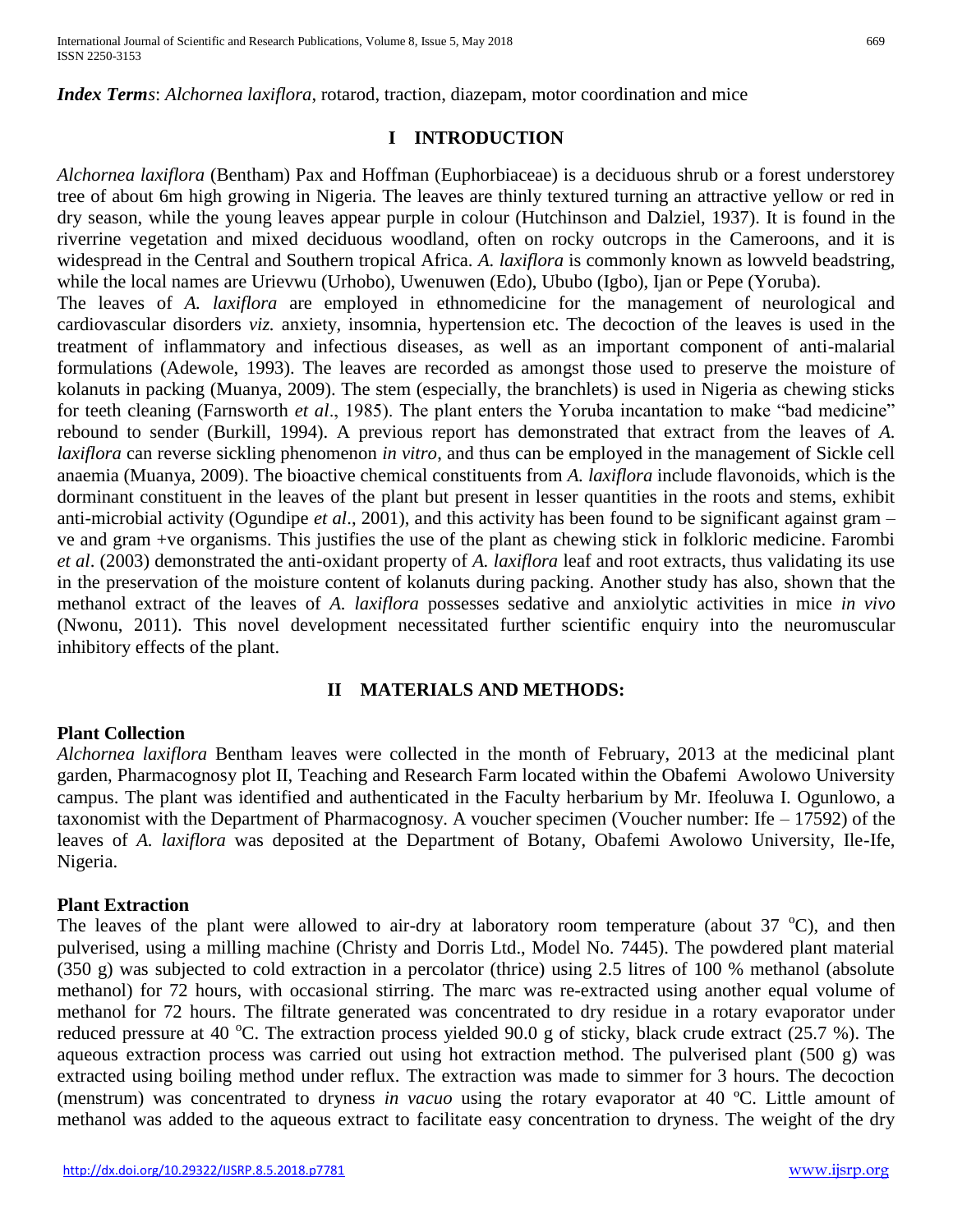extracts was determined and the percentage yield calculated. The extraction process for the decoction yielded 38.6 g (7.7 %) of a sticky, dark brown crude extract.

# **Animals**

Adult albino mice (Vom strain of the National Veterinary Research Institute, Vom, Jos, Nigeria) of both sexes (18 − 22 g) were used in the study. Animals were bred and housed in galvanised cages in a well-lit and aerated room of 12/12 h light/dark cycle in the animal facility, Faculty of Pharmacy, Obafemi Awolowo University, Ile-Ife. Animals had unimpeded access to safe drinkable water and standard laboratory pellet diet (Guinea Feeds Brand, Bendel Feeds and Flour Mills, Ltd, Ewu, Edo State, Nigeria). The animal cages were regularly cleaned. All the animals were maintained on ideal environmental and nutritional state throughout the period of the study. Animals were allowed to acclimatize for 30 min before being used for experiment where they were moved from the animal facility to the laboratory. The guidelines for the care and use of animals in neuroscience and behavioural research (NIH, 1991; NRC, 1996) were strictly adhered to.

# **Preparation and Dosing**

*A. laxiflora* extracts were prepared fresh on each day of the experiment using 10 % Tween 80 as vehicle. All the extracts were administered to animals. The volume of the vehicle used was 0.1 ml/10 g mouse. Injection was administered slowly orally for the test doses, while both the oral and intraperitoneal routes were used in the determination of acute toxicity and the  $LD_{50}$ .

# **Drugs**

The following drugs and chemical reagents were used in the study: Diazepam (F. Hoffmann-La Roche, Basel, Switzerland), Ethanol and Methanol (BDH Chemicals Ltd., Poole, England), Tween 80 (Sigma-Aldrich Inc., St. Louis, USA).

# **EXPERIMENTAL DESIGNS**

# **Acute Toxicity Tests**

The acute toxicity and  $LD_{50}$  of the plant extracts were determined using the Lorke's Method (1983). The graded doses (100, 200, 400, 800, 1600 mg/kg, i.p. and p.o.) of *A. laxiflora* was used for toxicity testing. The number of death(s), behavioural changes (and the nature of death), time of death were recorded. One animal (n=1) was used for each dose level in phase I study, while four animals (n=4) of three dose levels were chosen in the phase II. The same procedure was employed in both the intra-peritoneal and the oral routes of toxicity testing.  $LD_{50}$ (the index of acute toxicity) was calculated within 24 h. Animals were observed hourly for the first 8 h, then 6 hourly for 24 h, and then daily for 14 days (Wafai and Mehta, 1986). The number of deaths were recorded on the day of experiment, and those that survived the acute toxicity were weighed daily for 14 days. Weight increase in each animal was regarded as having survived the acute toxicity, and thus the experiment was discontinued.

# **Assessment of the Effects of** *A. laxiflora* **on Motor Coordination in Mice Rotarod Performance Test**

Male mice (18-22 g) were pre-selected 72 h (with twice daily training) in advance to eliminate those animals which could not stay on the horizontal bar at a speed of 16 rpm for a period of 60 s. Animals were treated orally with vehicle (10 % Tween 80, 0.1 ml/10 g, p.o.) and graded doses of ALM (100, 200, 400, 800 and 1600 mg/kg, p.o.) or Diazepam (4 mg/kg, i.p.). The maximum period of time was 60 s, with three (3) reintroductions to the rota-rod (Tread Mill 7600; Model No. 09481, Ugo Basile Biological Apparatus, Comerio-(va)-Italy) were allowed (Rosiland *et al*., 1990).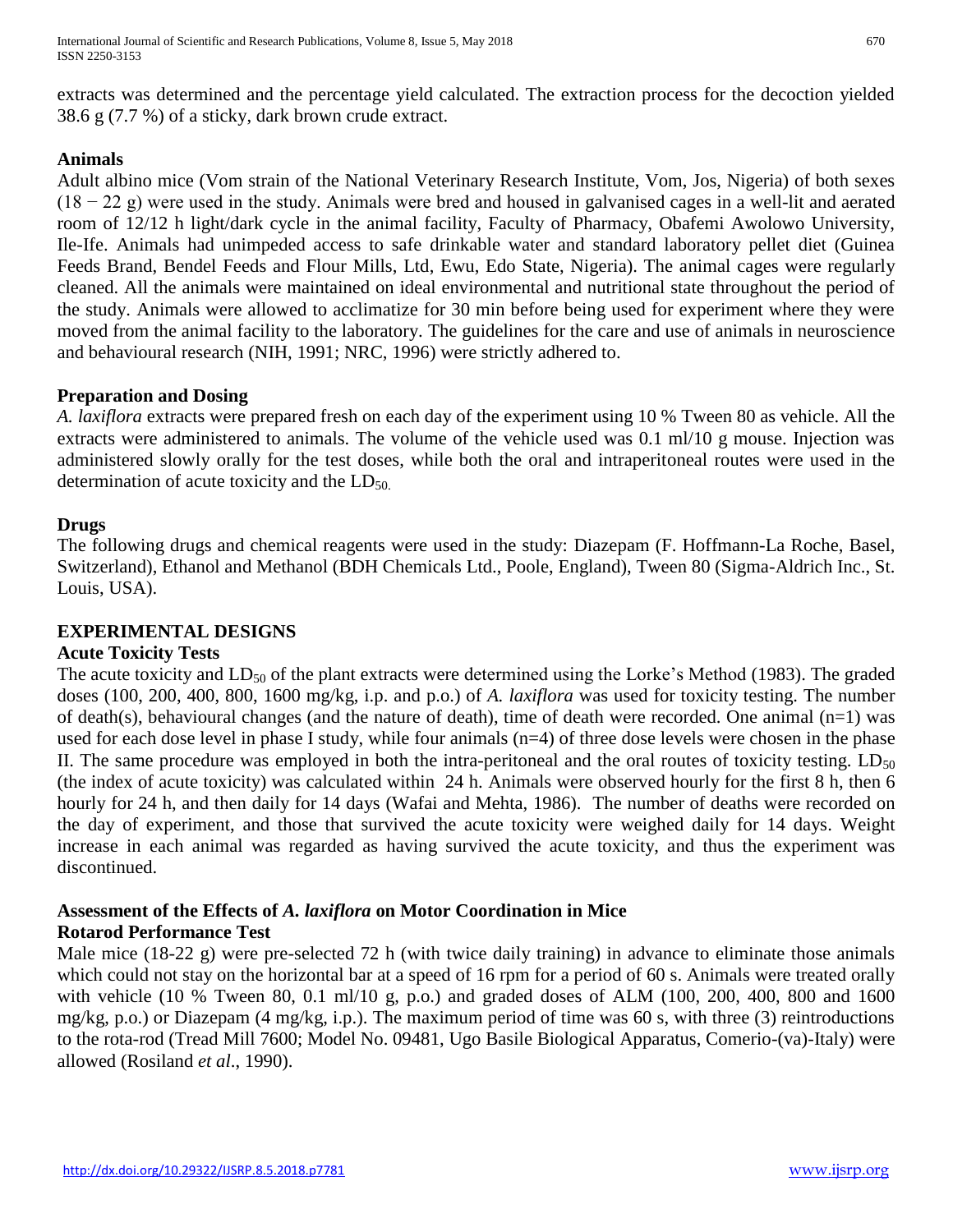## **Traction Test**

The screening of animals was performed by placing the fore paws of male mice in a small twisted wire rigidly supported above a bench top. Normally, the mice grasp the wire with the fore paws and place at least one hind foot on the wire within 5 s, when allowed to hang freely. The test was conducted on five groups of animals (n=5), which were previously screened to exclude mice with limb dysfunction or other neuromuscular disorders, 1 h post administration of ALM (100, 200, 400, 800 and 1600 mg/kg, p.o.) or vehicle (10 % Tween 80, 0.1 ml/10 g, p.o.), while 30 min was allowed prior to Diazepam (10 mg/kg, i.p.) administration. The inability of animals to put at least one hind foot within 5 s was considered as failure in the traction (grip strength) test (Rudziket *et al*., 1973).

#### **III RESULTS**

## **Acute Toxicity Tests**

The LD<sub>50</sub> was 400 mg/kg, i.p. and > 3200 mg/kg, p.o. for the methanol extract, and > 1600 mg/kg, i.p. and p.o. for the aqueous extract.

| Mean Time Spent on the Revolving Horizontal Bar at Different Time Intervals/ 60 s |                  |                  |                  |                  |                  |
|-----------------------------------------------------------------------------------|------------------|------------------|------------------|------------------|------------------|
| Treatment                                                                         | 30 Min           | $60$ Min         | 90 Min           | 120 Min          | 150 Min          |
| group                                                                             |                  |                  |                  |                  |                  |
| (mg/kg, p.o.)                                                                     |                  |                  |                  |                  |                  |
| <b>CTR</b>                                                                        | $60.00 \pm 0.00$ | $60.00 \pm 0.00$ | $60.00 \pm 0.00$ | $60.00 \pm 0.00$ | $60.00 \pm 0.00$ |
|                                                                                   |                  |                  |                  |                  |                  |
| 100                                                                               | $60.00 \pm 0.00$ | $60.00 \pm 0.00$ | $60.00 \pm 0.00$ | $60.00 \pm 0.00$ | $60.00 \pm 0.00$ |
|                                                                                   |                  |                  |                  |                  |                  |
| 200                                                                               | $60.00 \pm 0.00$ | $60.00 \pm 0.00$ | $59.78 \pm 0.22$ | $60.00 \pm 0.00$ | $59.90+0.10$     |
|                                                                                   |                  |                  |                  |                  |                  |
| 400                                                                               | $60.00 \pm 0.00$ | $60.00 \pm 0.00$ | $60.00 \pm 0.00$ | $60.00 \pm 0.00$ | $60.00 \pm 0.00$ |
|                                                                                   |                  |                  |                  |                  |                  |
| 800                                                                               | $60.00 \pm 0.00$ | $57.40 + 2.60$   | $58.50 \pm 1.50$ | $60.00 \pm 0.00$ | $60.00 \pm 0.00$ |
|                                                                                   |                  |                  |                  |                  |                  |
| 1600                                                                              | $60.00 \pm 0.00$ | $60.00 \pm 0.00$ | $60.00 \pm 0.00$ | $60.00 \pm 0.00$ | $60.00 \pm 0.00$ |
|                                                                                   |                  |                  |                  |                  |                  |
| <b>DZP</b>                                                                        | $2.80 \pm 0.92*$ | $9.40+7.91*$     | $18.60 + 11.04*$ | $25.80 + 14.00*$ | $55.80\pm4.20$   |
| (4mg/kg,i.p.)                                                                     |                  |                  |                  |                  |                  |
|                                                                                   |                  |                  |                  |                  |                  |

|                         | Table 1. Effect of the Methanol Extract of A. laxiflora on Skeletal Muscle Relaxation: Rotarod |
|-------------------------|------------------------------------------------------------------------------------------------|
| <b>Performance Teat</b> |                                                                                                |

One-way ANOVA revealed a significant difference between the treatments:  $F = 3865$ ;  $F = 36.4$ ;  $F = 13.63$ ;  $F =$  $5.97$ ;  $P = 0.000$ . The result shows no significant difference between the control and the test doses. However, a significant difference was observed between the control and the reference drug, diazepam. \*Indicates a significant difference from control, 10 % Tween 80.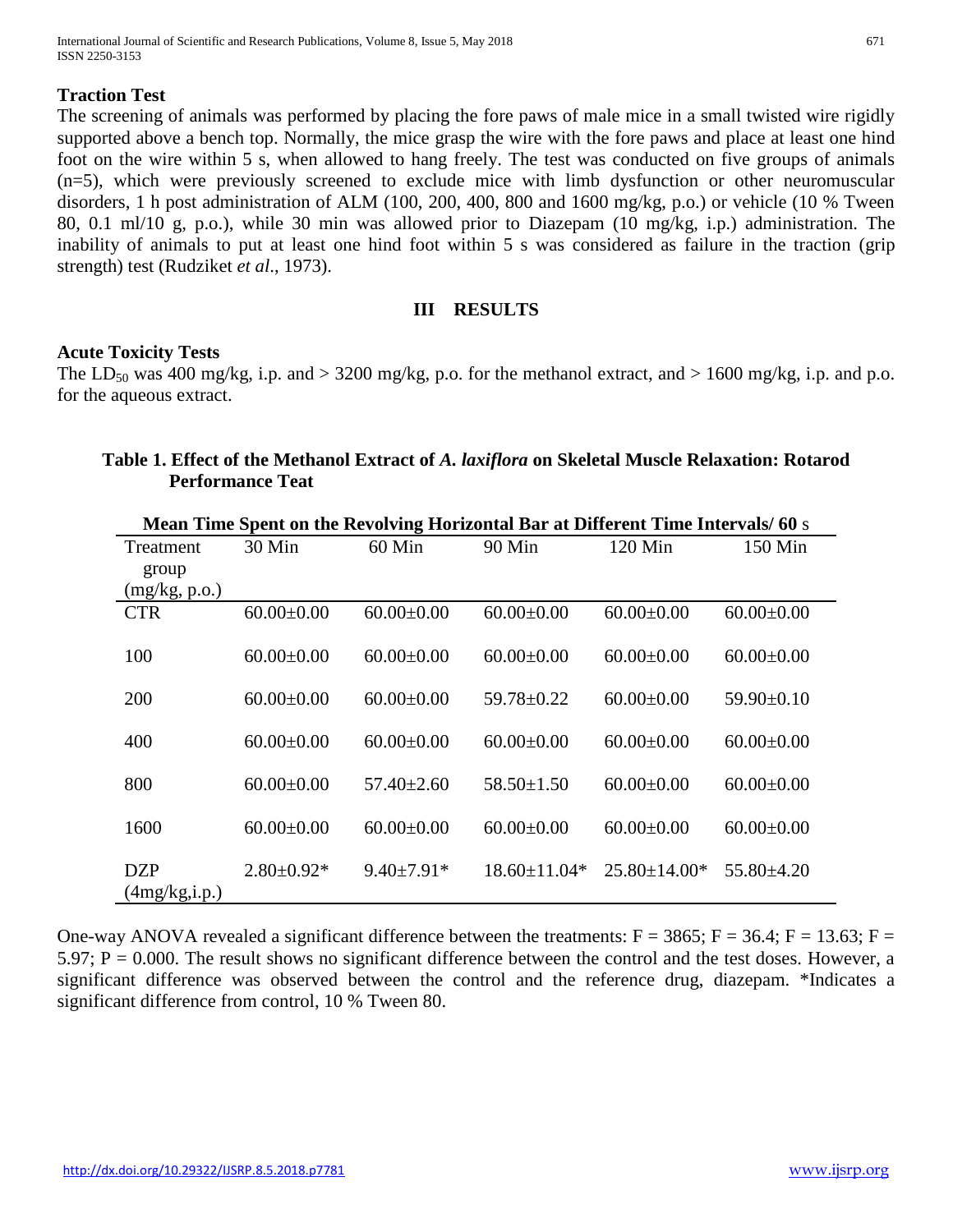| Mean Time Spent on the Revolving Horizontal Bar at Different Time Intervals/ 60 s |                  |                  |                    |                    |                  |
|-----------------------------------------------------------------------------------|------------------|------------------|--------------------|--------------------|------------------|
| Treatment                                                                         | 30 Min           | $60$ Min         | 90 Min             | $120$ Min          | $150$ Min        |
| group                                                                             |                  |                  |                    |                    |                  |
| (mg/kg, p.o.)                                                                     |                  |                  |                    |                    |                  |
| <b>CTR</b>                                                                        | $60.00 \pm 0.00$ | $60.00 \pm 0.00$ | $60.00 \pm 0.00$   | $60.00 \pm 0.00$   | $60.00 \pm 0.00$ |
| 100                                                                               | $60.00 \pm 0.00$ | $60.00 \pm 0.00$ | $60.00 \pm 0.00$   | $60.00 \pm 0.00$   | $60.00 \pm 0.00$ |
| 200                                                                               | $60.00 \pm 0.00$ | $60.00 \pm 0.00$ | $60.00 \pm 0.00$   | $60.00 \pm 0.00$   | $60.00 \pm 0.00$ |
| 400                                                                               | $60.00 \pm 0.00$ | $60.00 \pm 0.00$ | $60.00 \pm 0.00$   | $60.00 \pm 0.00$   | $60.00 \pm 0.00$ |
| 800                                                                               | $60.00 \pm 0.00$ | $60.00 \pm 0.00$ | $60.00 \pm 0.00$   | $60.00 \pm 0.00$   | $60.00 \pm 0.00$ |
| 1600                                                                              | $60.00 \pm 0.00$ | $60.00 \pm 0.00$ | $60.00 \pm 0.00$   | $60.00 \pm 0.00$   | $60.00 \pm 0.00$ |
| <b>DZP</b><br>(4mg/kg,i.p.)                                                       | $2.80 \pm 0.92*$ | $9.40 \pm 7.91*$ | $18.60 \pm 11.04*$ | $25.80 \pm 14.00*$ | $55.80 \pm 4.20$ |

## **Table 2. Effect of Aqueous Extract of** *A. laxiflora* **on Skeletal Muscle Relaxation: Rotarod Performance Test**

One-way ANOVA revealed a significant difference between the treatments:  $F = 3865$ ;  $F = 40.92$ ;  $F = 14.06$ ; F  $= 5.97$ ;  $P = 0.000$ . The result shows no significant difference between the control and the test doses. However, a significant difference was observed between the control and the reference drug, diazepam. \*Indicates a significant difference from control, 10 % Tween 80.

| Mean Time Hind Foot Grasp of an Elevated Horizontal Wire Mesh/ 5 S |                  |                  |                  |                  |  |
|--------------------------------------------------------------------|------------------|------------------|------------------|------------------|--|
| Treatment group<br>(mg/kg, p.o.)                                   | 30 Min           | 60 Min           | 90 Min           | 120 Min          |  |
| <b>CTR</b>                                                         | $0.51 \pm 0.04$  | $0.55 \pm 0.05$  | $0.61 \pm 0.05$  | $0.51 \pm 0.05$  |  |
| 100                                                                | $0.61 \pm 0.04$  | $0.54 \pm 0.03$  | $0.51 \pm 0.04$  | $0.71 \pm 0.09$  |  |
| 200                                                                | $0.42 \pm 0.02$  | $0.42 \pm 0.06$  | $0.31 \pm 0.05$  | $0.51 \pm 0.06$  |  |
| 400                                                                | $0.42 \pm 0.03$  | $0.69 \pm 0.09$  | $0.92 \pm 0.06$  | $0.97 \pm 0.10$  |  |
| 800                                                                | $0.53 \pm 0.05$  | $0.69 \pm 0.03$  | $0.64 \pm 0.04$  | $0.98 \pm 0.05$  |  |
| 1600                                                               | $0.67 \pm 0.04*$ | $0.84 \pm 0.06*$ | $0.69 \pm 0.03$  | $0.62 \pm 0.03$  |  |
| <b>DZP</b><br>$(10 \text{ mg/kg}, \text{p.o})$                     | $5.00 \pm 0.00*$ | $5.00 \pm 0.00*$ | $4.21 \pm 0.79*$ | $4.20 \pm 0.80*$ |  |

## **Table 3. Effect of the Methanol Extract of** *A. laxiflora* **on Muscle Relaxation: Traction Test**

 **Mean Time Hind Foot Grasp of an Elevated Horizontal Wire Mesh/ 5 s**

One-way ANOVA revealed a significant difference between the treatments:  $F = 2333.68$ ;  $F = 984.57$ ;  $F =$ 20.69;  $F = 18.57$ ;  $P = 0.000$ . The result shows a significant difference between the control and 1600 mg/kg, p.o.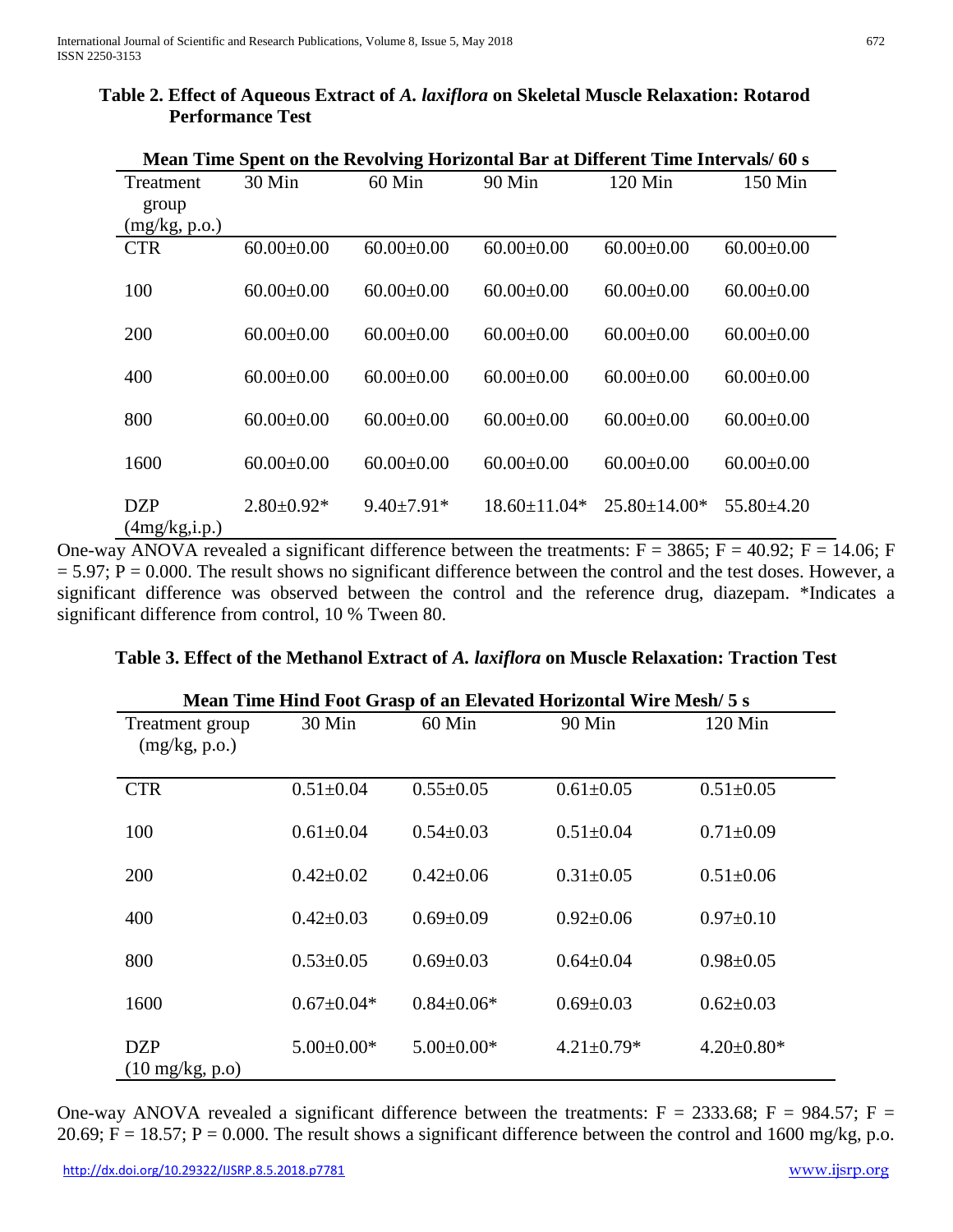at 30 min and 60 min respectively. A significant difference was observed between the control and the reference drug, diazepam at different time intervals. \*Indicates a significant difference from control, 10 % Tween 80.

| Mean Time Hind Foot Grasp of an bElevated Horizontal Wire mesh/ 5 s |                  |                  |                  |                  |  |
|---------------------------------------------------------------------|------------------|------------------|------------------|------------------|--|
| Treatment group<br>(mg/kg, p.o.)                                    | 30 Min           | 60 Min           | 90 Min           | 120 Min          |  |
| <b>CTR</b>                                                          | $0.51 \pm 0.04$  | $0.55 \pm 0.05$  | $0.61 \pm 0.05$  | $0.51 \pm 0.05$  |  |
| 100                                                                 | $1.24 \pm 0.24*$ | $1.37 \pm 0.45$  | $1.94 \pm 0.48$  | $2.67 \pm 0.99*$ |  |
| 200                                                                 | $0.97 \pm 0.07*$ | $1.34 \pm 0.44$  | $1.03 \pm 0.22$  | $1.15 \pm 0.13$  |  |
| 400                                                                 | $1.06 \pm 0.07*$ | $1.15 \pm 0.13$  | $1.15 \pm 0.21$  | $1.86 \pm 0.29$  |  |
| 800                                                                 | $0.99 \pm 0.04*$ | $1.12 \pm 0.20$  | $1.26 \pm 0.35$  | $1.05 \pm 0.12$  |  |
| 1600                                                                | $0.75 \pm 0.10$  | $0.81 \pm 0.05$  | $0.75 \pm 0.14$  | $0.82 \pm 0.04$  |  |
| <b>DZP</b><br>$(10 \text{ mg/kg}, \text{p.o})$                      | $5.00 \pm 0.00*$ | $5.00 \pm 0.00*$ | $4.21 \pm 0.79*$ | $4.20 \pm 0.80*$ |  |

| Table 4. Effect of the Aqueous Extract of A. laxiflora on Muscle Relaxation: Traction Test |  |  |
|--------------------------------------------------------------------------------------------|--|--|
|                                                                                            |  |  |

One-way ANOVA revealed a significant difference between the treatments:  $F = 211.26$ ;  $F = 35.25$ ;  $F = 9.90$ ; F  $= 6.78$ ; P  $= 0.000$ . The result shows a significant difference between the control, the test doses and the reference drug, diazepam at different time intervals. \*Indicates a significant difference from control, 10 % Tween 80.

#### **IV DISCUSSION**

Motor coordination refers to a balanced combination of movements that involves more than one part of the body. It is an index of an individual's ability to utilize the muscles and the joints, as well as the nerves and other parts of the human or animal body to perform a given task. The cerebellum plays a pivotal role in the neural control of movement, and damage to this part of the brain or its connecting structures and pathways results in the impairment of coordination (motor deficit), known as ataxia. Drugs that relax the skeletal muscles are essential in surgical practice, allowing a low, safe level of anaesthesia to be adopted (Randall *et al*., 2009). Skeletal muscle relaxants are drugs that act peripherally at the neuromuscular junction and muscle fibres or centrally in the cerebrospinal axis to decrease muscle tone and/or cause paralysis (Tripathi, 2008). Myorelaxants relieve musculoskeletal pain or spasm and severe musculoskeletal spasticity. In the study, the fall off time of animals from the revolving rod in the rotarod coordination test and the loss of muscle grip or grip strength (i.e. the inability of animals to place at least a hind foot to the horizontally stretched wire mesh elevated above the laboratory bench top within five seconds) in the traction tests were regarded as indices of skeletal muscle relaxation.

The rotarod performance test was essentially employed to evaluate neurological (motor) deficits in mice. The loss of motor coordination is pathognomonic of many neurological disorders (e.g. transient ischaemic attack (mini stroke), cerebrovascular disease (stroke), traumatic brain injury, etc.). This clinico-pharmacological effect can be easily detected in cases of drug intoxication (Massaquoi and Hallet, 1998). In motor coordination deficits, there is abrupt loss of connectivity between the central nervous system (brain and spinal cord) and the muscles or direct abnormal functioning (dysfunction) of the muscles of the body. The loss of neural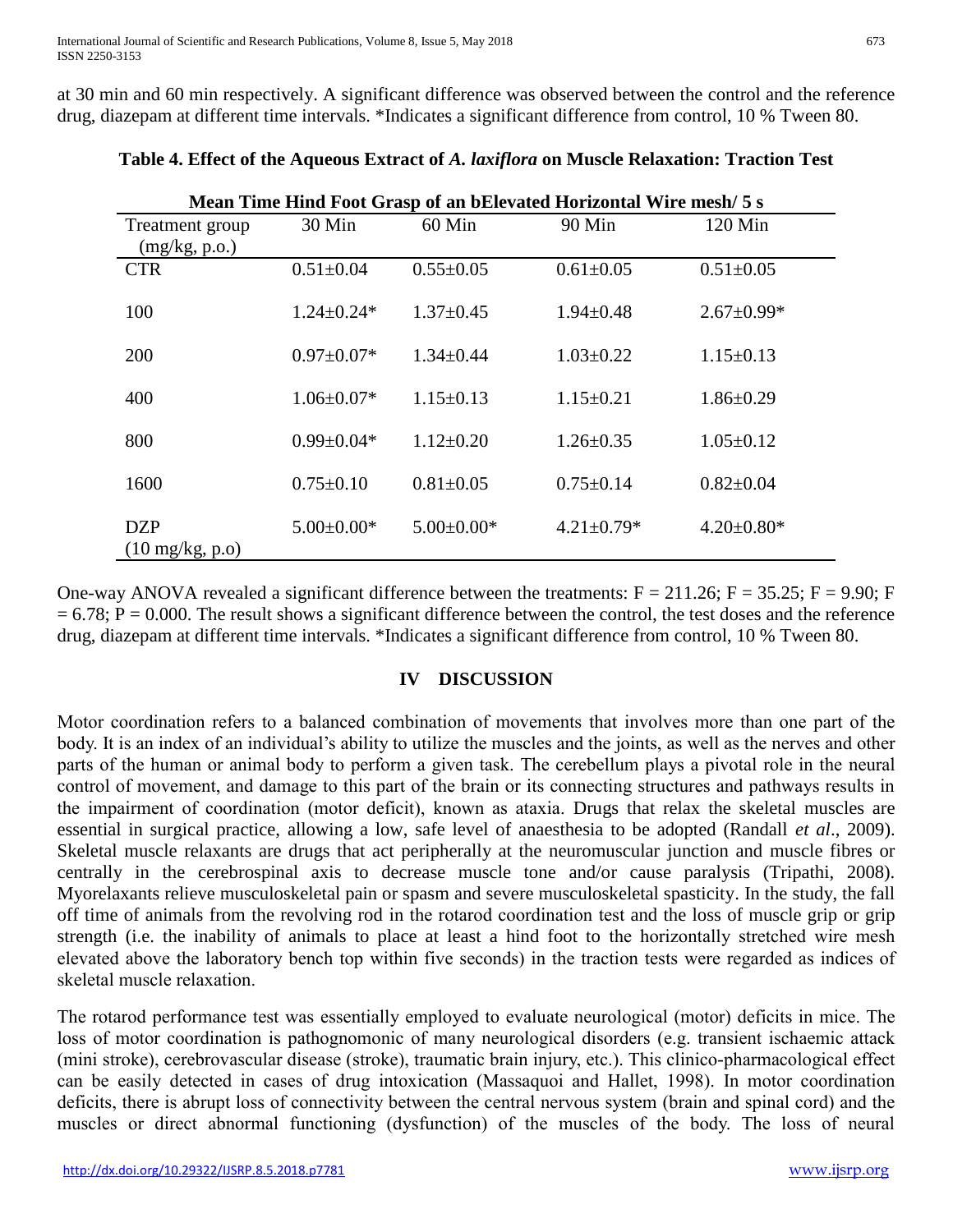International Journal of Scientific and Research Publications, Volume 8, Issue 5, May 2018 ISSN 2250-3153

connectivity can be between the central nervous system (CNS) and the motor end plate (the terminal portion where the axon of a motor neurone makes synaptic contact with a muscle fibre). It, therefore, means that motor deficits can occur anywhere along the neural stretch between the CNS and the motor end plate. Any drugs or candidate drugs that has the potential to induce skeletal muscle relaxation through the interference with the animal's ability to remain on a revolving (or rotating) rod at a specific speed is referred to as a skeletal muscle relaxant. The methanol and aqueous extracts of *A. laxiflora* did not affect rotarod performance in the animals, as all the animals stayed on revolving rod for 60 s without falling off the rod. It, therefore, means that the leaf extracts of *A. laxiflora* produced little or no effect on physical performance, endurance and inhibition of neuromuscular function, since there was no significant decrease in the fall off time of the animals from the rotating rotarod. Therefore, the leaf extracts *A. laxiflora* had no effects on motor coordination on the rotarod model.

The traction test was used to study neuromuscular function, and is often combined with the rotarod motor coordination test, a standard validated behavioural paradigm used to screen drugs and candidates. The methanol extract at the highest tested dose used in this study significantly inhibited neuromuscular function in the fore limbs of the animals stretched horizontally to a stretched wire at 30 and 60 min time intervals respectively. The time taken for the animals to put at least one of the hind limbs to the horizontally stretched wire was prolonged relative to control. Diazepam, the reference drug significantly prolonged the time taken for the animals to place a hind limb to the horizontally stretched wire at the different time intervals in the methanol extract. In the aqueous extract, there was a significant prolongation in the time taken for the animals to put at least one hind limbs to the horizontally stretched wire. This activity was demonstrated at 30 and 120 min time intervals in low to moderate and high doses, and at the lowest tested dose respectively. At 60 and 90 min time intervals, an increase in the time required for the animals to place either one of the hind limbs to the horizontally stretched wire was observed, but this was not significant. This was an indication of neuromuscular inhibition, and shows that *A. laxiflora* has the potential to induce neurological deficits, and thus modulate motor coordination. The loss of skeletal muscle grip in the animals was due to decreased neuromuscular excitability of the CNS induced by the plant extracts. However, diazepam, the standard drug and a benzodiazepine neurospasmolytic agent, produced a prominent effect on skeletal muscle relaxation relative to control by significantly decreasing motor coordination in the experimental animals at different time intervals.

## **V CONCLUSION**:

The study concluded that *Alchornea laxiflora* possesses skeletal muscle relaxant activity in the traction test. However, the plant extracts did not demonstrate any motor coordination deficits in the rotarod performance test.

#### **Statistical Analysis**

All data were expressed as Mean±S.E.M. Analysis of data was done using one-way ANOVA and multiple comparison of treatment groups performed by employing the Student-Newman-Keuls test using the primer of biostatistics (Version 3.01) (Glantz, 1992). Probability level of  $\leq$  0.05 (5 %) was considered statistically significant for all treatments relative to control (Steel and Torrie, 1960).

#### **Acknowledgement**

The authors are grateful to the Government of Nigeria through the Tertiary Education Trust Fund (Presidential Award, TETFund 2012) for providing grant to support the research.

## **Conflicts of interest**

The authors declare that there is no competing interests.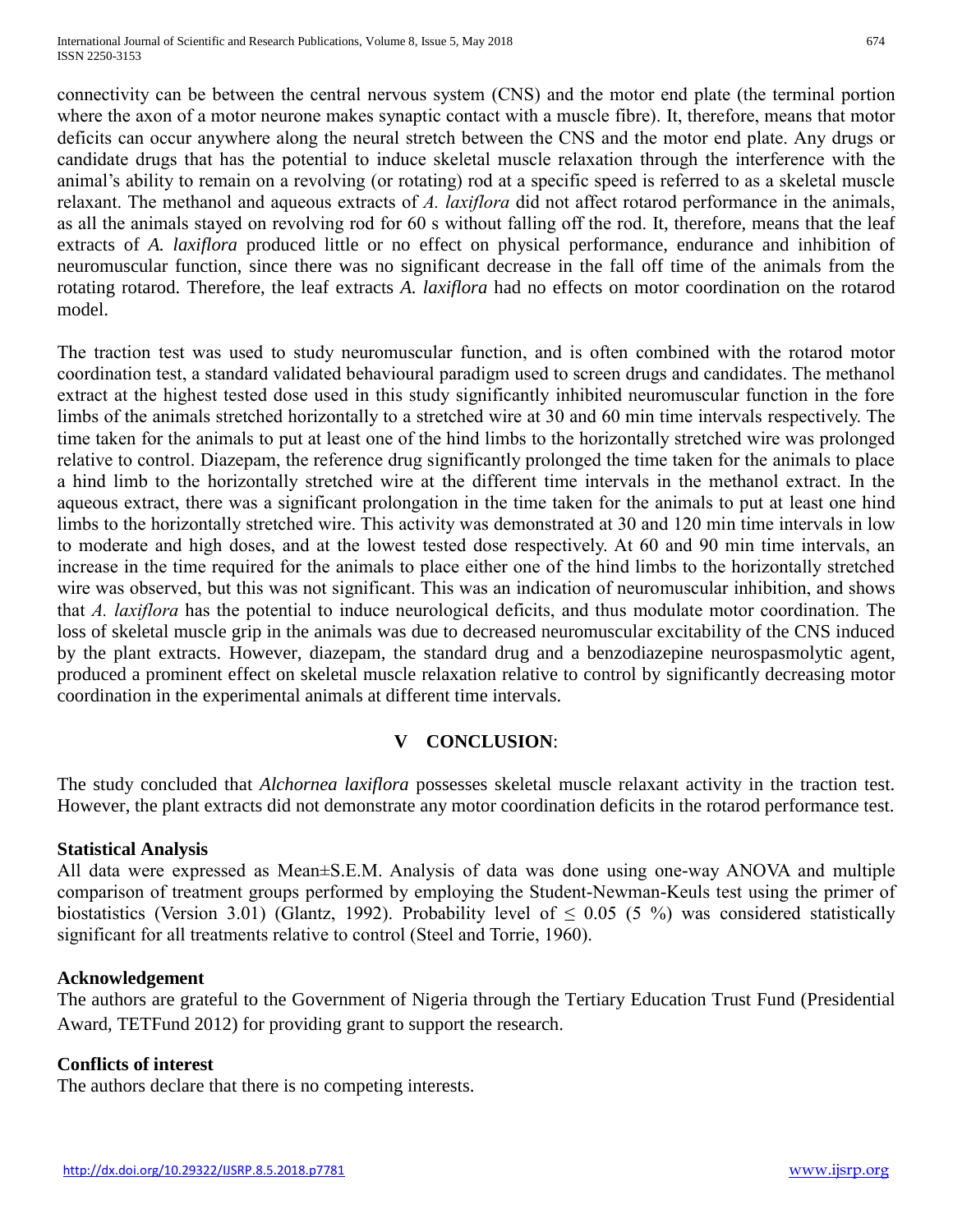#### **REFERENCES**

- [1] Adewole, A.A. Personal communication with local traditional medical practitioners in Ibadan, Nigeria, 1993.
- [2] Burkill, H.M. The useful plants of West Tropical Africa, Edition 2, Vol. 2, Families E- I, Royal Botanic Gardens, Kew, 1994: pp. 144 − 150.
- [3] Farnsworth, N.R., Akerele, O., Bingel, A.S., Soejarto, D.D. and Guo, Z.G. Medicinal plants in therapy, Bull. WHO 63, 1985: 965 – 981.
- [4] Farombi, E.O., Ogundipe, O. O. Uhunwangho, E., Adeyanju, M.A. and Olarenwaju, M.O. Anti-oxidant properties of extracts from *Alchornea laxiflora* (Benth.) Pax and Hoffman. *Phytotherapy Research* 17 (7), 2003: 713 − 716.
- [5] Glantz, A.S. The Primer of Biostatistics (Version 3.01), McGraw–Hills Inc., 1992.
- [6] Gupta, M., Mazumder, U.K. and Chakrabatis, S. CNS activities of the methanolic extract of *Morringa oleifera* root in mice. *Fitoterapia* 70, 1999: 244 − 250.
- [7] Hutchinson, J. and Dalziel, J.M. Flora of West Tropical Africa. Crown Agents for Overseas Government and Administration, London, Vol. 1 (2), 1937: 600 – 605.
- [8] Lorke, D. A new approach to practical acute toxicity testing. *Archives of Toxicol*ogy 54, 1983: 275 − 287.
- [9] Massaquoi, S.G. and Hallet, M. Ataxia and other cerebellar syndromes. In: Parkinson's disease and other movement disorders. Jankovic, J. and Tolosa, E. (eds.), Baltimore: Williams and Wilkins, 1998, pp.  $623 - 686$ .
- [10] Muanya, C. Herbal medication shows promise in the management of Sickle cell anaemia. The Guardian, February 19, 2009, pp.  $35 - 36$ .
- [11] NIH Guidelines for the care and use of animals in neuroscience and behavioural Research, 1991. National Institutes of Health.
- [12] NRC Guidelines for the care and use of animals in neuroscience and behavioural Research, 1996. National Research Council. Academic Press: Washington, DC. 12.
- [13] Nwonu, C.N. Neuropharmacological effects of the methanolic leaf extract of *Alchornea laxiflora* Benth. (Euphorbiaceae) in mice, 2011. M.Sc. Thesis, Obafemi Awolowo University, Ile-Ife, Nigeria.
- [14] Ogundipe, O.O., Moody, J.O., Houghton, P.J. and Odelola, H.A. Bioactive chemical constituents from *Alchornea laxiflora* (Benth.) Pax and Hoffman. *Journal of Ethnopharmacology* 74 (3), 2001: 275 − 280.
- [15] Randall, M., Kendall, D. and Alexander, S. 2009 FASTtrack Pharmacology, Pharmaceutical Press, London, 2009, pp. 183.